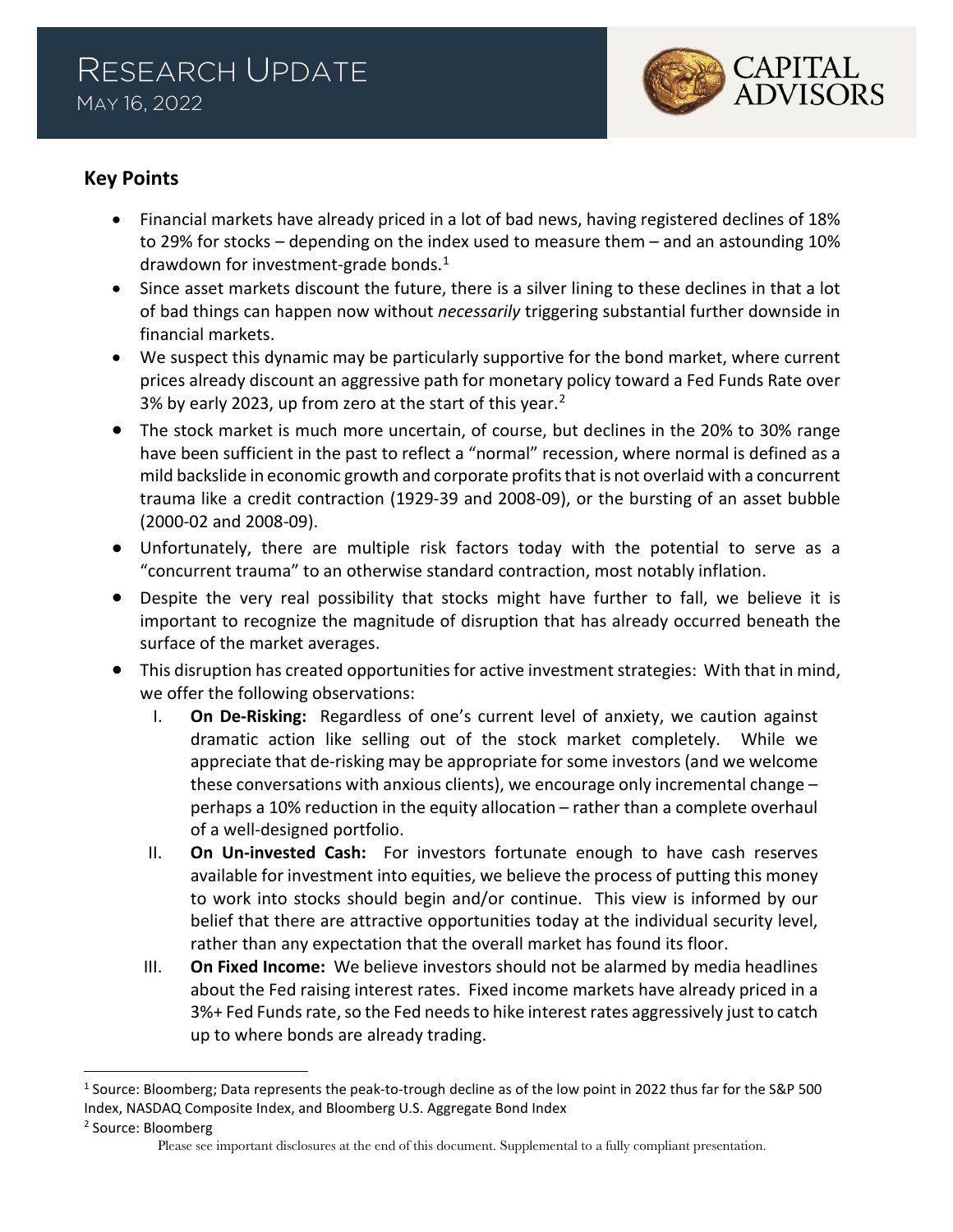## **Recent Conditions in the Financial Markets**

In recent weeks, the consensus view seems to have converged around the idea that an economic recession may be unavoidable in the U.S. and elsewhere. The Bank of England was forthright on this topic last week, saying a recession may be inevitable for the British economy.<sup>[3](#page-1-0)</sup> This cheery outlook comes on top of rampant inflation, a war in Europe, and self-imposed lockdowns throughout the world's second largest economy in China.

If there is a silver-lining for investors, it is that financial markets already incorporate a lot of bad news. This is reflected in steep declines for stocks *and* bonds this year, including a roughly 29% drawdown for the *NASDAQ* market index, 18% for the *S&P 500*, and 10% for the *Bloomberg U.S. Aggregate Bond Index*, the bellwether benchmark for the domestic bond market. [4](#page-1-1) 

With multiple risk factors in plain view capable of pressuring markets further, we believe investors should brace for the possibility that things might get worse before they get better, particularly for the equity markets. Even so, we believe it is important to recognize the magnitude of disruption that has already occurred beneath the surface of the market averages, creating opportunities at the individual security level, in our opinion.

We encourage clients to participate in these opportunities by remaining committed to their longterm objectives in the equity markets. For those fortunate enough to hold material cash reserves, we believe it is wise to begin the process of buying into the equity markets using incremental purchases in staggered stages over the next several months.

We plan to pursue a similar approach with the cash reserves we have accumulated in our *Managed Equity Growth* strategy, in addition to ongoing security selection and position sizing across both of our Managed Equity strategies.

| <b>Stealth Bear Market?</b><br><b>Individual Stock Prices Have Already Been Stirred Up a Lot</b><br>May 3, 2021 to May 3, 2022 |                    |                      |                            |                        |                              |                               |
|--------------------------------------------------------------------------------------------------------------------------------|--------------------|----------------------|----------------------------|------------------------|------------------------------|-------------------------------|
| % Change From 52-Week High                                                                                                     | <b>S&amp;P 500</b> | <b>Nasdag</b><br>100 | Nasdag<br><b>Composite</b> | <b>Russell</b><br>2000 | <b>Russell</b><br>2000 Value | <b>Russell</b><br>2000 Growth |
| % Of Members<br>With At Least 50% Correction                                                                                   | 3%                 | 12%                  | 45%                        | 34%                    | 28%                          | 45%                           |
| % Of Members<br>With At Least 25% Correction                                                                                   | 35%                | 50%                  | 68%                        | 68%                    | 61%                          | 79%                           |
| % Of Members<br>With At Least 20% Correction                                                                                   | 49%                | 63%                  | 74%                        | 78%                    | 73%                          | 86%                           |
| Average % Price Decline                                                                                                        | $-22%$             | $-29%$               | $-45%$                     | $-42%$                 | $-38%$                       | $-49%$                        |
| <b>Overall Index % Change From</b><br>52-Week High To Current Price                                                            | $-14%$             | $-22%$               | $-23%$                     | $-23%$                 | $-16%$                       | $-31%$                        |

Source: Alpine Macro; Bloomberg

<span id="page-1-0"></span><sup>3</sup> Source: Bank of England press release, May 10, 2022

<span id="page-1-1"></span><sup>4</sup> Source: Bloomberg; Measured as the percent decline from the 12-month high as of the close on May 11, 2022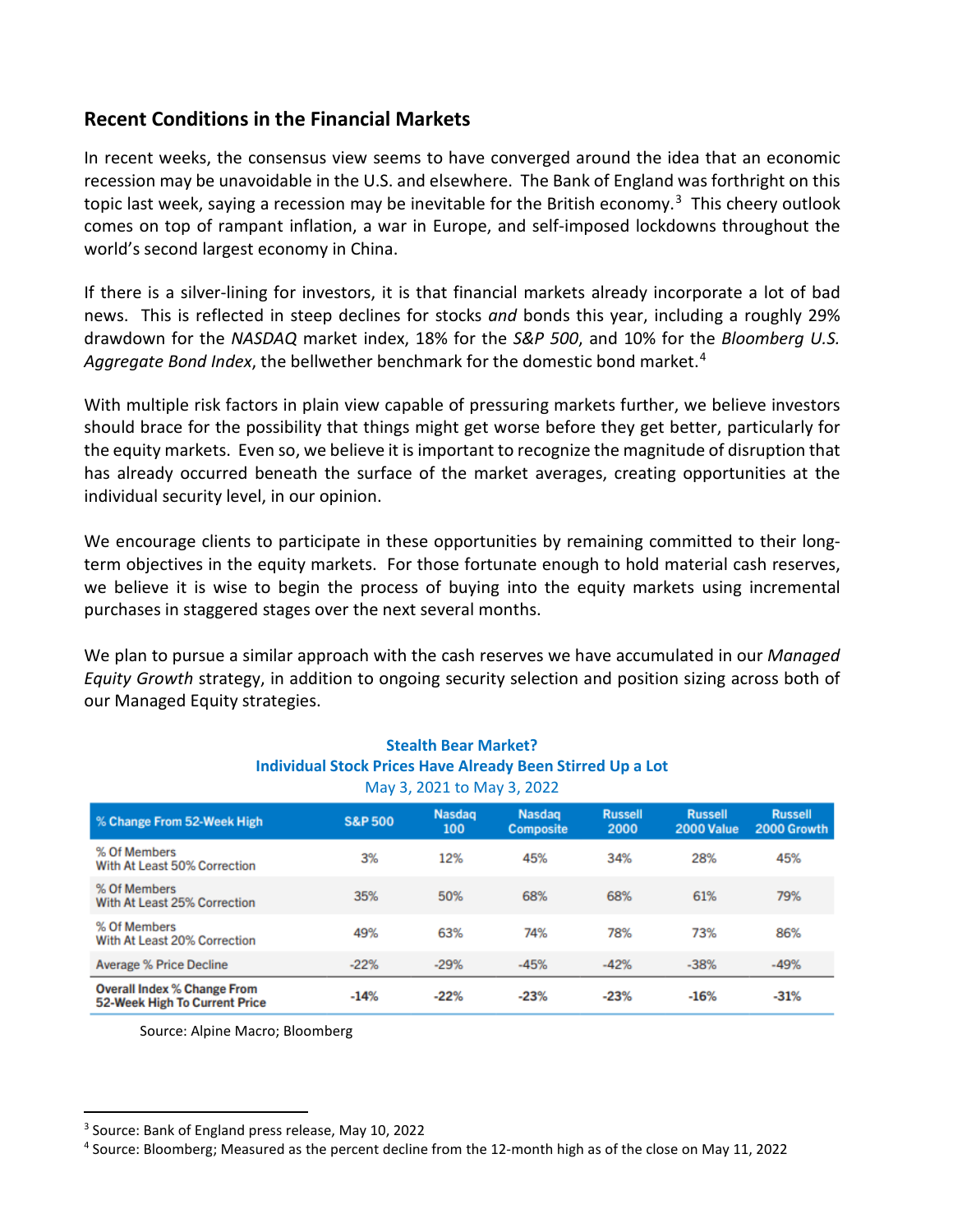## **The Future Path of Inflation is Important**

We suspect financial markets may remain hostage to inflation until there are clearer signs of moderation in the national pricing data. Beyond monthly updates for indicators like the Consumer Price Index (CPI) and Producer Price Index (PPI), we are watching market-based signals for long-term inflation *expectations* derived from the yield differential between standard U.S. Treasury securities and inflation-protected bonds, or "TIPs."

As the chart below reflects, inflation expectations began to climb above their longer-term range in the spring of 2021, before spiking higher following Russia's invasion of Ukraine. This chart shows that the "market price" of the two-year average inflation expectation approached 5% in late April, before retreating more recently (note: 5-year inflation expectations show a similar pattern but with lower average inflation in the outer years).





We believe this data is important because it can help to frame the outlook for the asset markets. Regarding fixed income, the pain investors have already suffered in their bond portfolios was triggered by a rapid re-pricing of bonds to reflect surging inflation and an aggressive reversal of monetary policy. We believe these factors have now been largely incorporated into bond prices. Therefore, substantial further downside for high-quality bonds would likely require a renewed uptrend in longer-term inflation expectations. We are watching forward interest rate differentials like the index above to track this possibility.

Likewise for equities, the recent surge higher for interest rates has been putting downward pressure on the price-to-earnings multiple  $(P/E)$  investors are willing to pay for stocks. We believe it is important for longer-term inflation expectations to remain well-anchored to allow the recent contraction of P/E multiples in the stock market to run its course.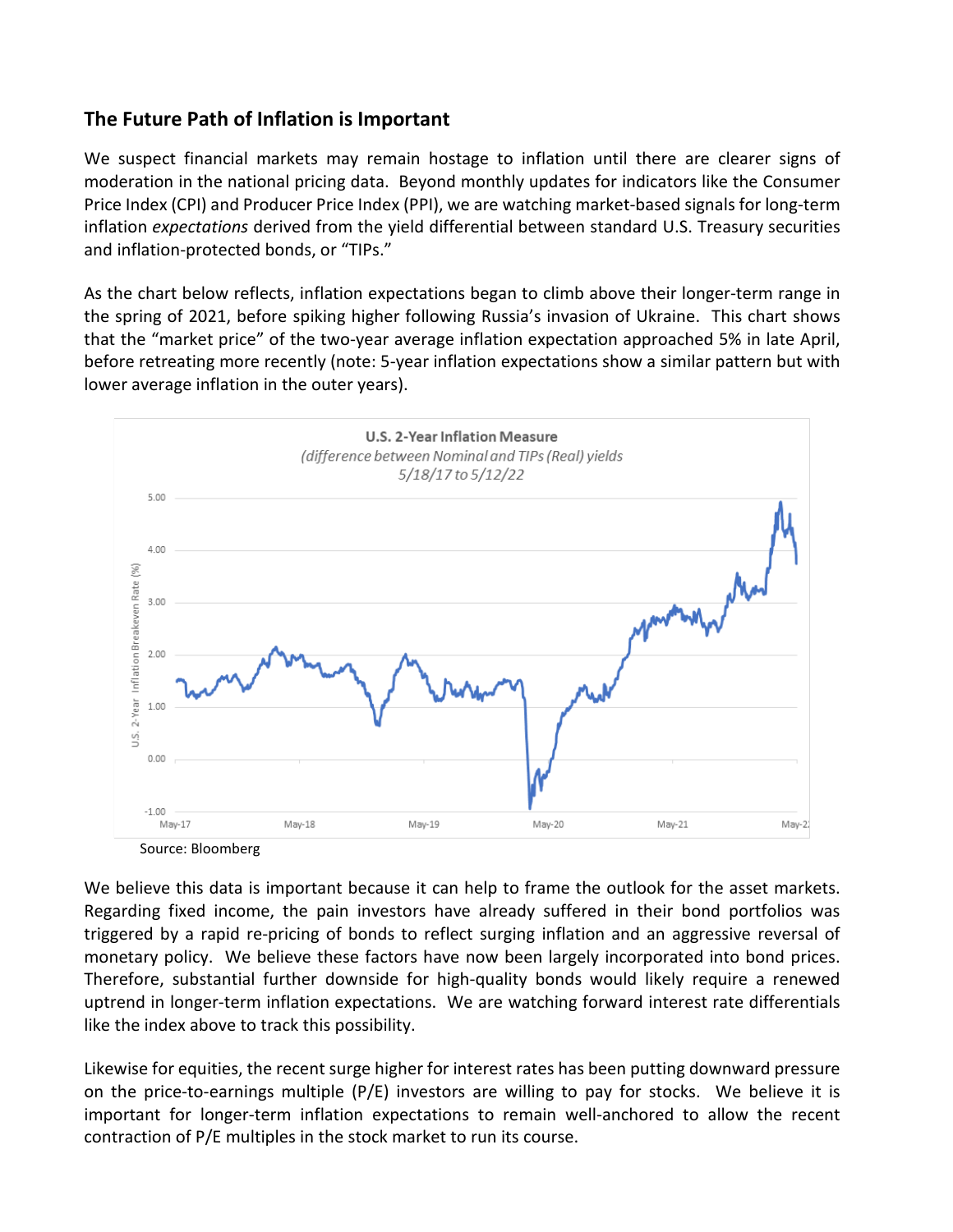### **Measuring Systemic Risk**

Another market signal we watch closely is the behavior of credit spreads in the fixed income markets. The "spread" refers to the interest rate differential between a given credit instrument, like a corporate bond or a bank loan, relative to a risk-free U.S. Treasury security of similar duration. When the incremental risk of a particular security is perceived to be low, the interest rate differential is narrow, and vice versa whenever credit risk is perceived to be higher.

We use credit spreads to measure the health of the financial system and the overall economy. The relevant signal comes from *changes* in the spread over time. One of the most economically sensitive indicators we track is the spread between sub-investment grade corporate bonds and U.S. Treasuries.

The universe of sub-investment grade bonds includes companies that operate in economically cyclical industries and/or maintain aggressive debt ratios in their capital structure. These securities, known as "high-yield" or "junk" bonds, are usually early to sniff out pending trouble in the economy, and/or frictions within the plumbing of the financial system.

The graph below shows the 20-year history of this indicator through May  $12<sup>th</sup>$  of this year, the low point (so far?) for the major stock market averages. We take comfort in the fact that high-yield spreads remain well within the range of "normal" for this metric. However, the direction of change has turned decidedly higher, so this signal bears watching for potential further deterioration.



Source: Bloomberg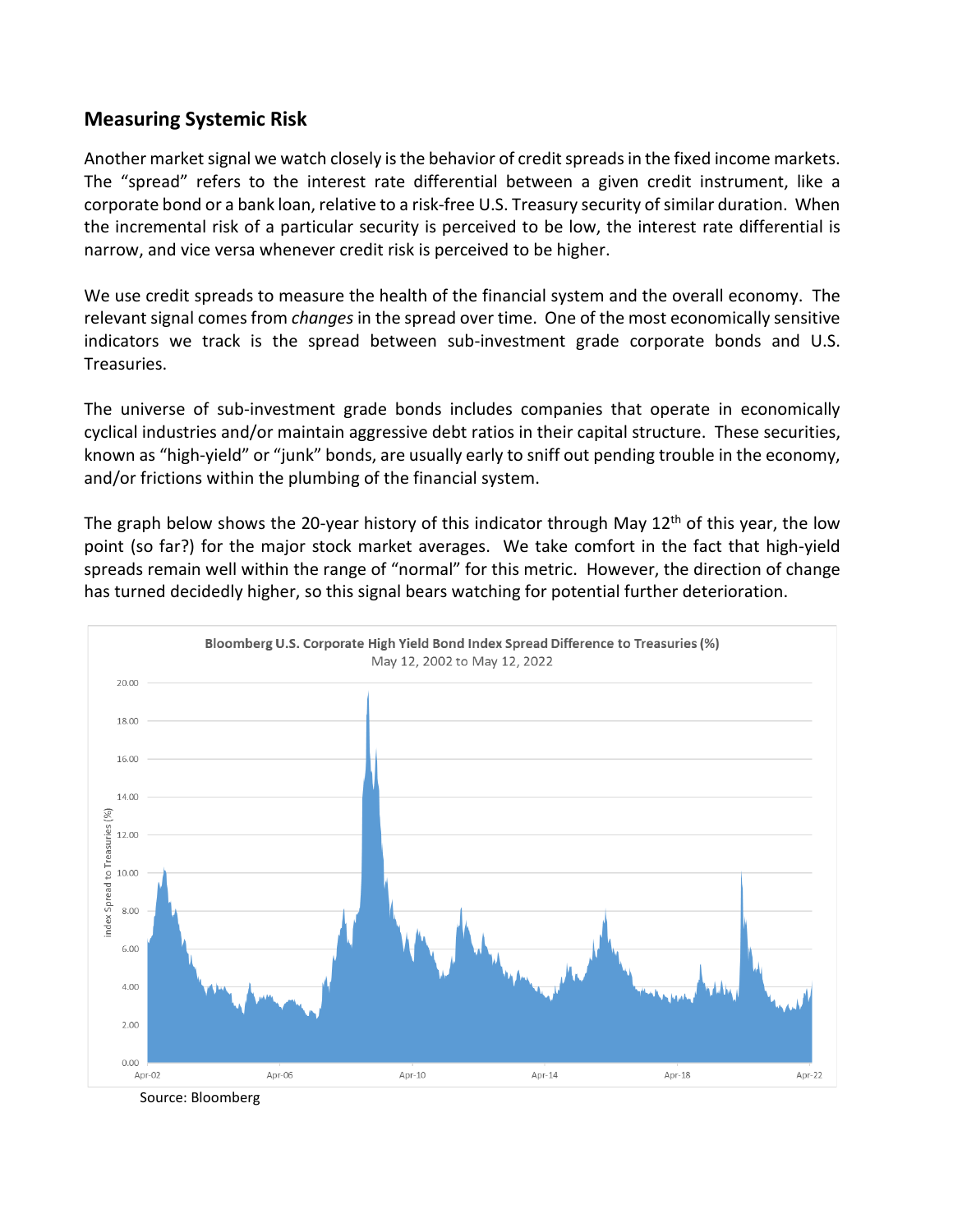## **The War in Ukraine**

We want to close this commentary with a brief comment about the investment implications of the war in Ukraine. It is an exercise in the obvious to suggest the range of potential outcomes is very wide, with regime change in Russia at the most favorable end of the spectrum (at least in the nearterm), and deployment of a tactical nuclear weapon on the unspeakable end of the range.

It is impossible to design an investment portfolio for every scenario because the optimum design for each end of the spectrum is a near total opposite. Investors in any of our risk market strategies should know that we are concentrating our risk management around the visible ramifications of the conflict in areas like commodity prices, supply chain disruptions, inflationary pressures, and geopolitical risk premiums. These strategies are not optimized for either of the extremes.